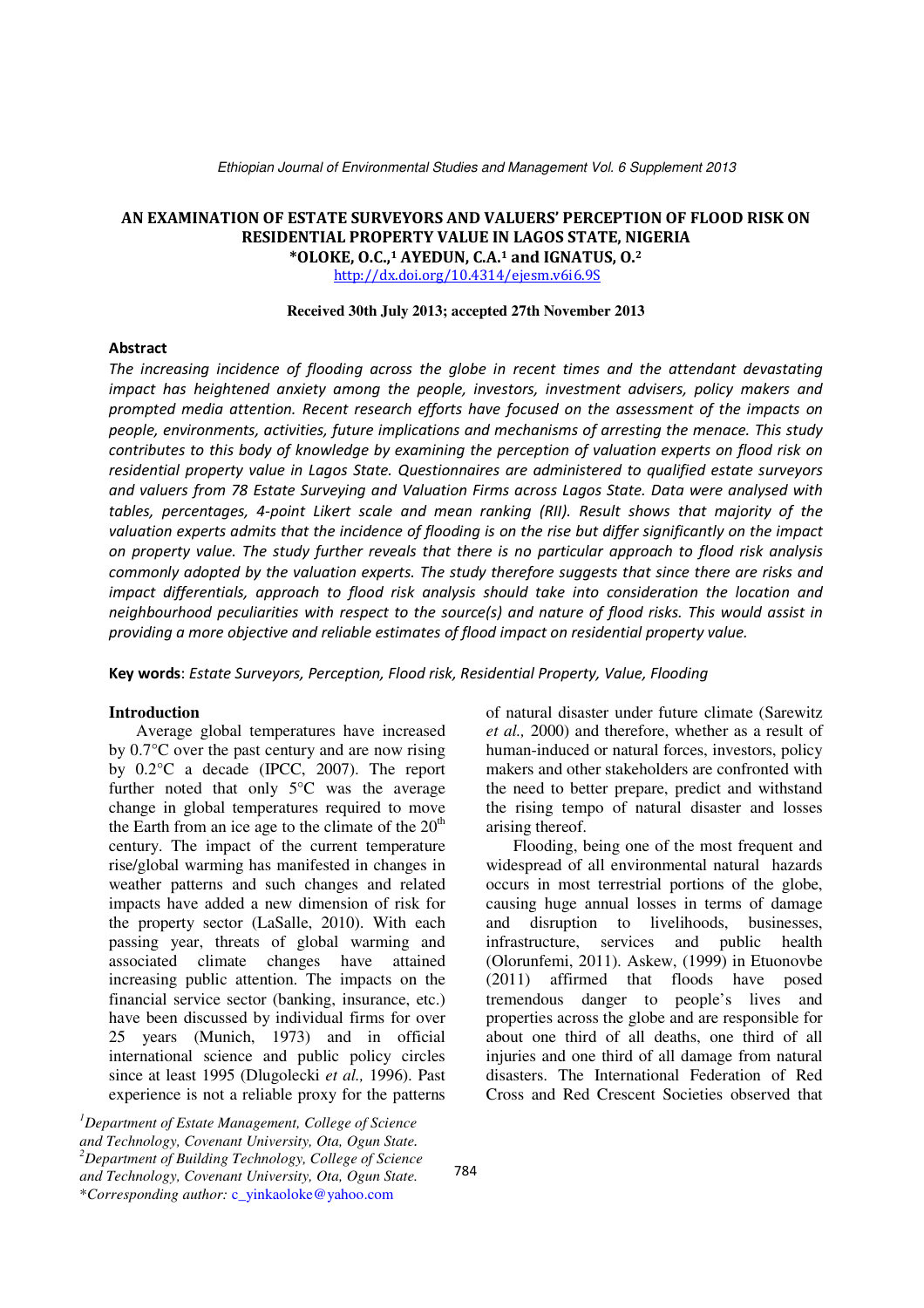between 1993 and 2002, flood disasters "affected more people across the globe (140 million per year on average) than all the other natural or technological disasters put together" (IFRC, 2003). Similarly, studies by Few *et al* (2004); UNFCCC (2008) have also shown that as a result of global warming, the climate in Africa and Asia is predicted to become more variable, and extreme weather events are expected to be more frequent and severe, with increasing risk to health and life. This includes increasing risk of drought and flooding in new areas.

According to CRED 2005 (in Sagala, 2006), flood has been a dominant natural hazard in terms of events for recent years in South East Asian countries while ActionAid International, (2006) noted that in Africa, climate change have aggravated urban flooding and have forced many rural people to migrate to town and cities, adding large new populations to existing slum communities. A review of climate change impacts on urbanization by the International Institute of Environment and Development (Huq *et al.*, 2007 cited in Olorunfemi 2011) found that floods are already having severe impacts on cities, smaller urban centres and rural areas in many African nations. For instance, heavy rains in East Africa in 2002 caused floods and mudslides and forced tens of thousands to leave their homes in Rwanda, Kenya, Burundi, Tanzania and Uganda (Huq *et al*, 2007). In Nigeria, Akinyemi (1990), Nwaubani (1991), Edward-Adebiyi (1997) noted that flooding in various parts of Nigeria have forced millions of people from their homes, destroyed businesses, polluted water resources and increased the risk of diseases. Etuonovbe (2011) averred that in the last three decades, the impacts of flooding have increasingly assumed threatening proportions, resulting in loss of lives and properties.

# *Lagos State Flooding Experience*

As being experienced in other parts of the globe, the spate of flooding in Lagos State in recent times has become a serious concern for people and government (Aderogba, 2012). Olajuyigbe, *et al*. (2012) observed that the coastal cities of Lagos, Port Harcourt, Calabar, Uyo,

Warri among others have severally experienced incidences that have claimed many lives and properties worth millions of dollar. Studies have also shown that the frequency of occurrence in several parts of Lagos Metropolis with the attendant havocs call for concern and serious attentions too (Akani and Bilesanmi, 2011). Many parts of Lagos State are being ravaged annually by flooding. The Punch (2010) reporting on flooding in Lagos, Nigeria made detailed report of frequent flood occurrences in Ikoyi, Victoria Island, Ipaja-Ayobo, Ajegunle, Ikorodu, Agiliti and Mile 12 (Olajuyigbe *et al*., 2012). Etuonovbe (2011) added that for residents of Lagos, the rainy season is undoubtedly not the best of the year as the period comes with perennial problems of flooding which leaves many homes swamped resulting in loss of property and sometimes human lives. The rising trend of devastating flooding is acknowledged by most stakeholders. Aderogba (2012) however noted that many reports on flooding in Nigeria have been journalistic, qualitative, superficial and lacking directions for professionals and policy makers.

In providing quantitative and objective assessments of losses on property value arising from flooding, the perception and opinion of valuation experts on flood risks cannot be overemphasized. According to Slovic (1987), when evaluating hazards, people commonly rely on intuitive risk judgments often called ''risk perceptions''. The author however observed that such perceptions may differ considerably from expert assessments of risk, as individuals find it difficult to evaluate probabilities of infrequent hazards or may lack adequate information about risk. The perception of flood risk and approach to its assessment are important factors in forming experts' opinion on flood risk assessment. It has been estimated that, 'property damage has been doubling about every seven years over the past 40 years' (ICSU, 2012). However, despite prolific media reporting in recent years stimulating an international preoccupation with the impact of floods on people and property, there are contradictory opinions about the specific effect of floods upon property values (Small *et al.,* 2013).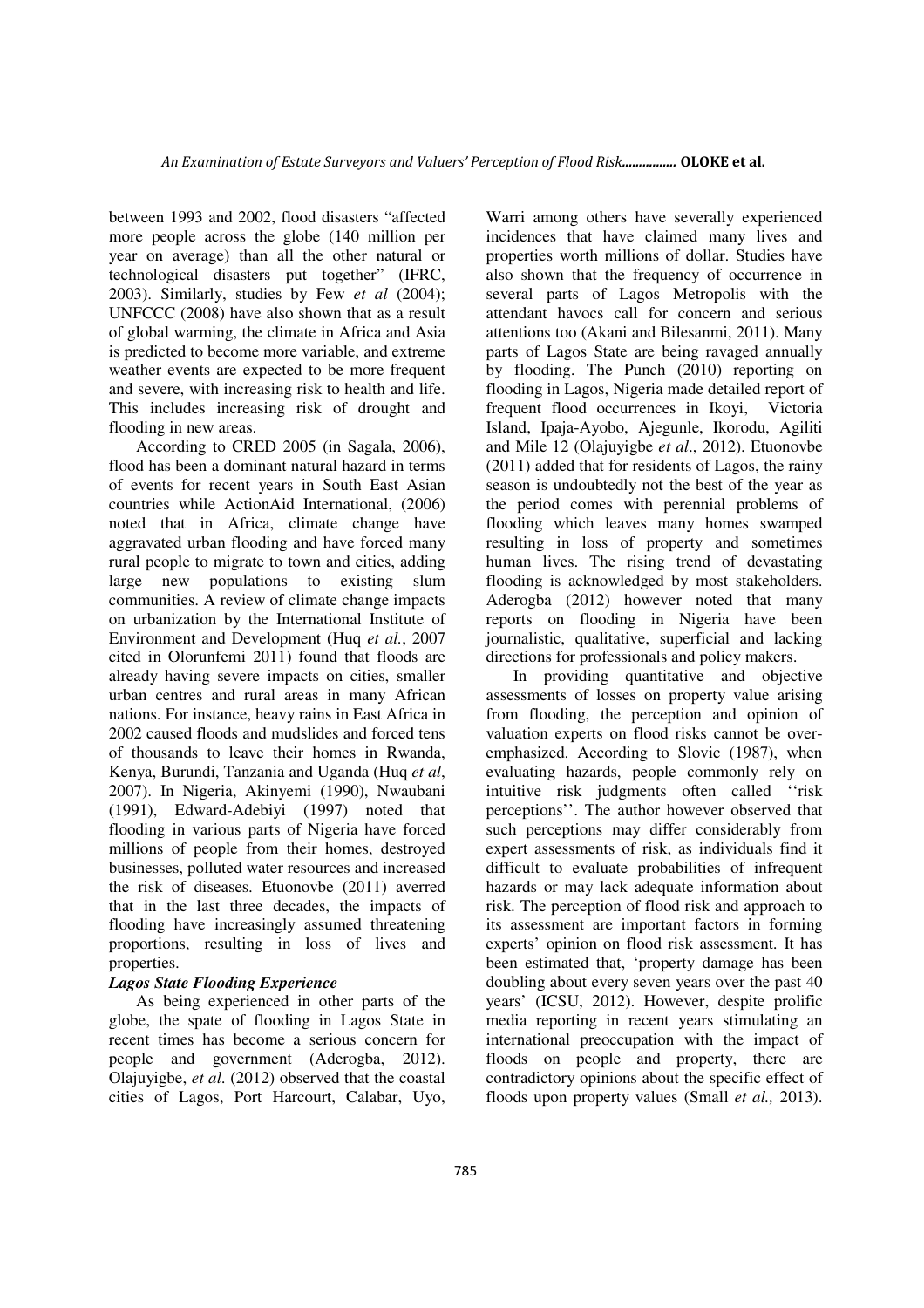Corroborating this, The Guardian (2011) reported that consequent upon the heavy rainfall that result in inundation of most parts of Lagos and where about 40 percent of properties were affected, real estate experts are singing different tunes on the probable effects on rents and property values in the affected areas. This study therefore is set out to examine the perception of Estate Surveyors and Valuers' on flood impact on residential property value in Lagos State, Nigeria.

# *Aim and Objectives of the Study*

The main goal of this study is to examine the perception of estate surveyors and valuers' on the impact of the rising trend in flood incidence on flood risk residential property in Lagos State. This is with a view to providing a more reliable opinion of value on such properties. Towards achieving this, the following objectives are set to; - find out valuers' perception about flood incidence

- examine valuers' perception of severity of impact in the areas affected

- obtain valuers' opinion on adequacies of key valuation elements in flood risk assessment

- identify ways to improve flood risk assessment in property valuation

#### *Study Area*

Lagos metropolitan area sprawls over large islands separated by creeks on a vast lagoon on the Bight of Benin and bordered by the Atlantic Ocean to the South. The entire region lies within the coastal low land of south western Nigeria – generally less than 100m above sea level; and the average gradient is less than 1:100,000 (Aderogba, 2012). The entire region is drained southward into the Atlantic Ocean. The climate is tropical continental with rainfall almost throughout the year and with double maxima. Rainfall is increasing in amount, intensity, spread and duration, though its inclement warmth with run-offs is increasing in volume and areas of coverage (Aderogba, 2012). The natural vegetation is salt water mangrove swamp forest which has undergone tremendous developments for various purposes significant among which include infrastructure, industrial, commercial and residential developments. What remains of the natural vegetation and landscape is insignificant. The challenges of Global Warming are obvious and threatening (Aderogba, 2012; Rudrappan, 2011).



Source: Google earth (2013)

6°32'44.32" N 3°29'35.70" E

Figure 1 A GPS Map of Lagos State bordering the Atlantic Ocean in the South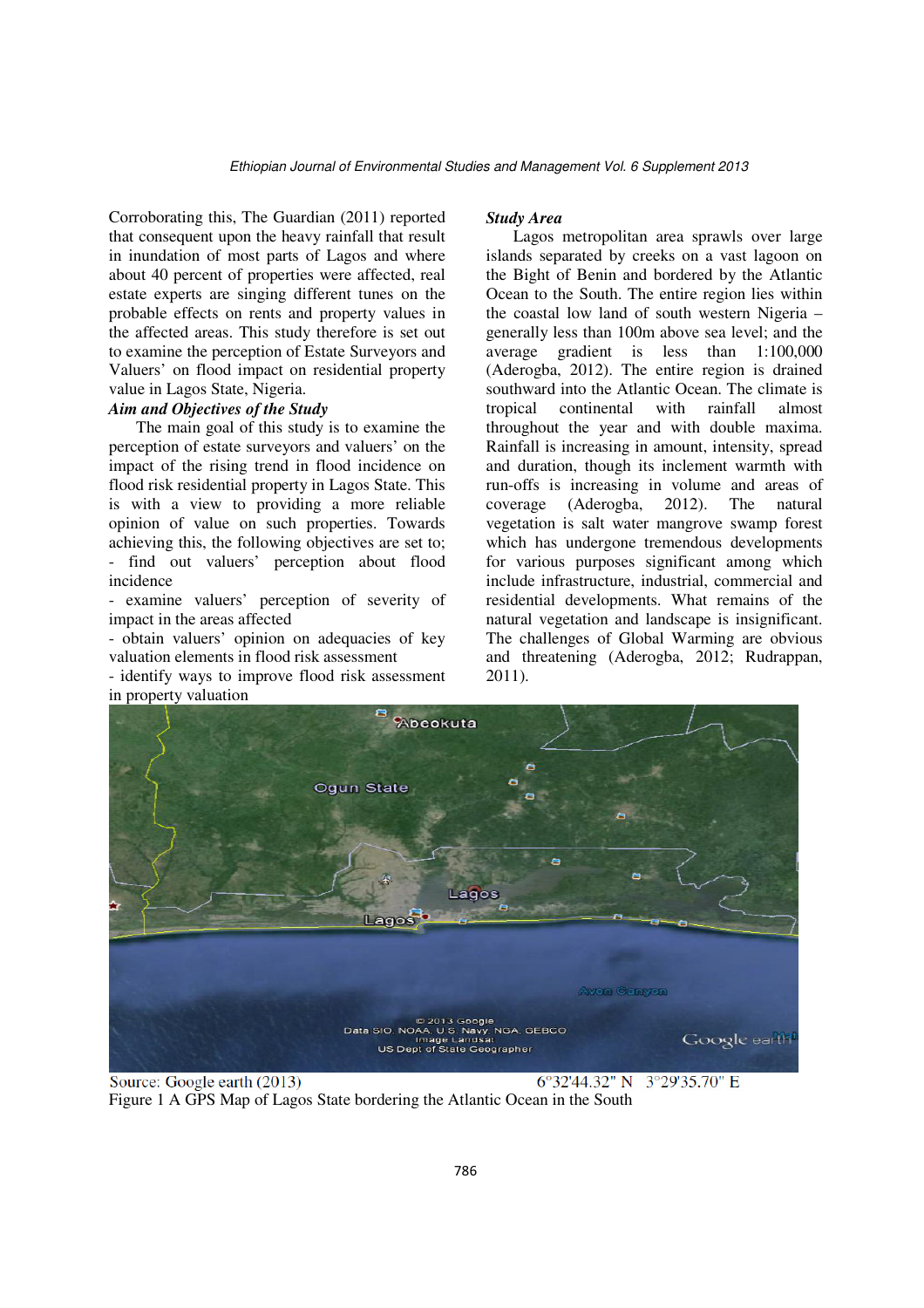An Examination of Estate Surveyors and Valuers' Perception of Flood Risk................ OLOKE et al.

The population of Lagos State according to the National Population Commission Report (2006) currently stands at 9,013,534. The Government estimates that Lagos' population could be 25 million by 2015 as people continues to migrate from hinterland and rural areas into Lagos State (Aderogba, 2012). Lagos State is Nigeria's economic capital as well as its financial and commercial nerve centre. With over 2000 manufacturing industries and 200 financial institutions (Ayida-Otobo, 2009), Lagos State alone accounts for over 70% of National industrial investments; 65% of its commercial activities; 70% of total National cargo freight; over 50% of Nigeria's Global System of Mobile Communication subscribers; and over 70.61% of international and 58.30 % of domestic aviation traffic (Bamidele, 2009). Flood hazard in Lagos Metropolis neither spare the highbrow nor leave out the high density (middle-income) neighbourhoods. The prevalence of slum and informal settlements even worsen the situation by increasing vulnerability to the risk. Frequent flooding occurs in Ikoyi, Victoria Island, Ipaja-Ayobo, Ajegunle, Ikorodu, Agiliti and Mile 12 (The Punch, 2010). The BNRCC (2009) also noted that some of the Nigeria's most expensive properties are located in exquisite estates in floodplain neighbourhood such as Victoria Island, Ikoyi, Lekki in Lagos State and their un-mitigated exposure to these challenges have serious implication for the finance and insurance industry of the nation.



Source: Google earth (2013 6°26′03.27′′ N 3°26′46.94′′ E Figure 2 A GPS Map of Lagos State showing Ikoyi, Victoria Island and Lekki-Axis.

#### **Material and Methods**

Primary data used in this study was gathered through questionnaires and in-depth interview with the respondents. Questionnaires were administered to elicit information on respondents' perception of flood incidence, impact on property, effect on property value, flood risk analysis and

assessment of value of flood prone properties. The study population is the 314 registered estate surveying and valuation firms in Lagos State (NIESV LAGOS 2012). A total of 245 (78.02%) firms were randomly selected and questionnaires were administered to respondents in the rank of Senior Valuation officer. Head of Departments,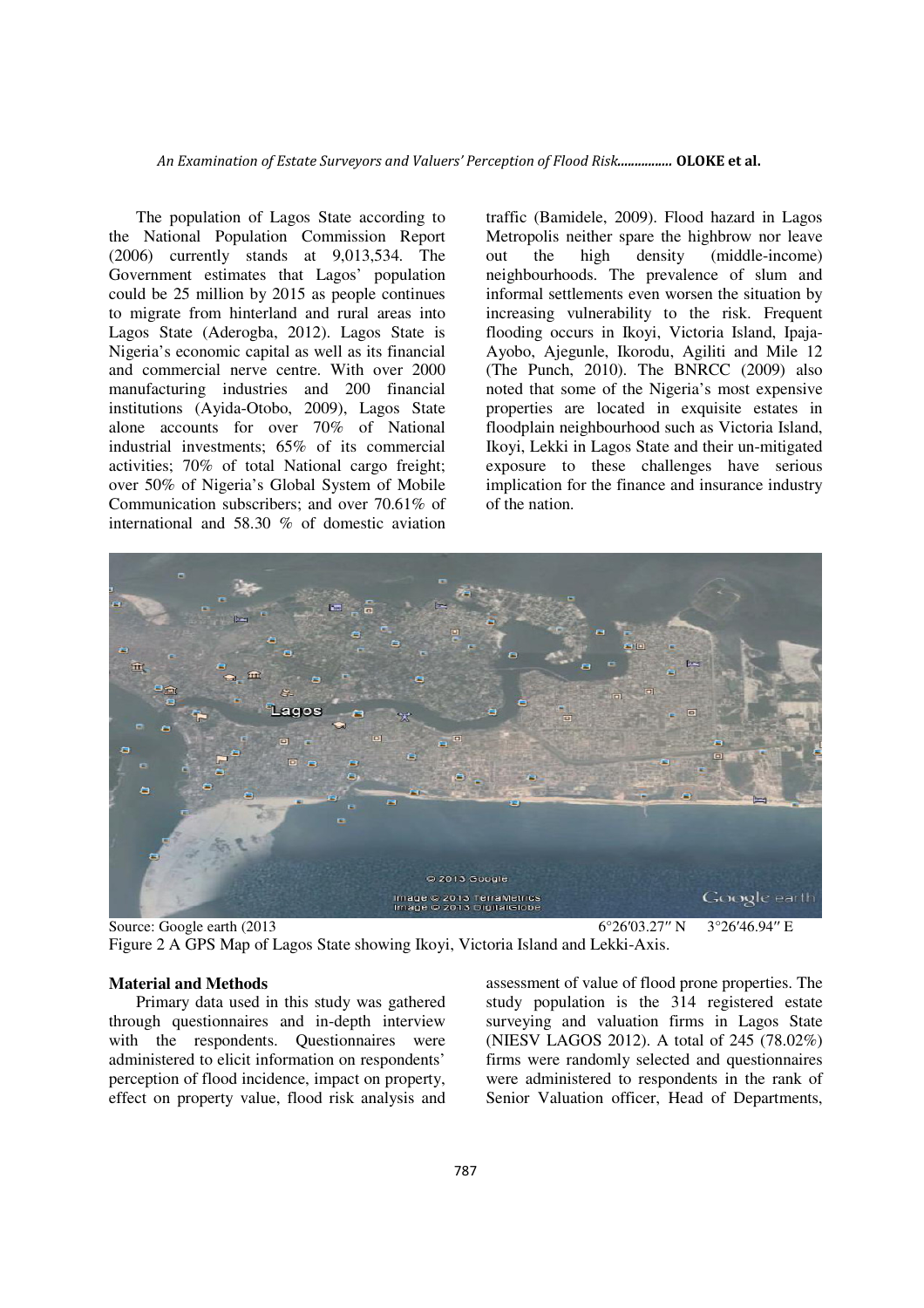Partners who are deemed to possess adequate experience in valuation exercise. Secondary data were collected mainly from journal publications, NIESV record, dailies, and online materials. The Data gathered were subsequently analysed with the statistical package for social sciences (SPSS) version 17.0

## **Results**

Two hundred and forty-five (245) questionnaires were administered on Estate Surveyors and Valuers in the study area. Table 1 shows the response rate. Table 1 shows that out of the 245 questionnaires administered on Estate Surveyors and Valuers in Lagos State, 224 (91%) were completed, returned and used for subsequent analysis. The level of response is high and deemed sufficient to draw reliable conclusion on the subject.

| I able 1 Questionnaire Distribution |                                     |                                |               |  |  |
|-------------------------------------|-------------------------------------|--------------------------------|---------------|--|--|
| <b>Study Group</b>                  | <b>Ouestionnaire</b><br>Distributed | <b>Ouestionnaire Retrieved</b> | Response Rate |  |  |
| Estate Surveyors 245                |                                     | 224                            | 91%           |  |  |
| and Valuers                         |                                     |                                |               |  |  |
|                                     |                                     |                                |               |  |  |

#### Table 2 Profile of the Respondents

 $T$ Table 1  $\alpha$  distributionnaire Distribution

| <b>Oualification</b> |               | <b>Professional Status</b> |              | Designation |             | Years of Experience |               |
|----------------------|---------------|----------------------------|--------------|-------------|-------------|---------------------|---------------|
| <b>HND</b>           | 43 $(19.2\%)$ | Aspiring                   | 39 (17.4%)   | Senior      | 118         | $1-5$               | $17(7.6\%)$   |
|                      |               |                            |              | Valuers     | (52.7%)     |                     |               |
| B.Sc                 | $119(53.1\%)$ | Probationer                | 77 (34.4%)   | HOD         | 38 (17.0%)  | $6 - 10$            | $45(20.1\%)$  |
| M. Sc                | 56 (25.0%)    | Associate                  | $97(43.3\%)$ | Manager     | 53 (23.7%)  | $11-20$             | $122(54.5\%)$ |
| Ph.D                 | 6(2.7%)       | Fellow                     | 11 $(4.9\%)$ | Partner     | $15(6.7\%)$ | Above 20            | 43 $(19.2\%)$ |
| Total                | 224 (100%)    |                            | 224 (100%)   |             | 224 (100%)  | 224 (100%)          | $224(100\%)$  |

Table 2 shows the analysis of responses about academic and professional qualifications, office held and years of experience of the respondents. The table shows that 119 (53.1%) of the respondents are first degree holders and 62(27.7%) indicates having post-graduate degrees. Also, a total of 185(82.6%) are on different status of the institution's affiliation while 39(17.4%) indicates that they have the intention to acquire professional status, they are yet to register with the Nigeria Institution of Estate Surveyors and Valuers. Furthermore, analysis of responses in the table shows that majority 118(52.7%) of respondents are Senior Valuation officers in most firms visited while, 53(23.7%) are Managers, 38(17%) are Head of Departments and 15(6.7%) are Partners. It was further gathered that 122(54.5%) have been in real estate practice for a minimum of 10years and an average of 15years while  $43(19.2\%)$  have been in practice for more than 20 years. It could be deduced that the level of education, years of experience, the calibre of respondents and the nature of office held would

have afforded them the opportunity of being involved in assignments or training in the area being investigated. It is therefore presumed that responses emanating would be informed and reliable for inferences concerning the theme of this study.

Table 3 Nature of Property transaction in flooded or flood prone locations

| Property    | Frequency | Percentage |  |  |  |  |
|-------------|-----------|------------|--|--|--|--|
| Transaction |           |            |  |  |  |  |
| Sale        | 167       | 74.6%      |  |  |  |  |
| Acquisition | 63        | 28.1%      |  |  |  |  |
| Lease       | 91        | 40.6%      |  |  |  |  |
| Management  | 105       | 46.9%      |  |  |  |  |
| Valuation   | 83        | 37.1%      |  |  |  |  |
| Development | 74        | 33.0%      |  |  |  |  |
| Renewal     | 37        | 16.5%      |  |  |  |  |
| Others      | 23        | $10.3\%$   |  |  |  |  |

Respondents were requested to indicate the nature of property transaction that the firm is currently or previously involved in flood prone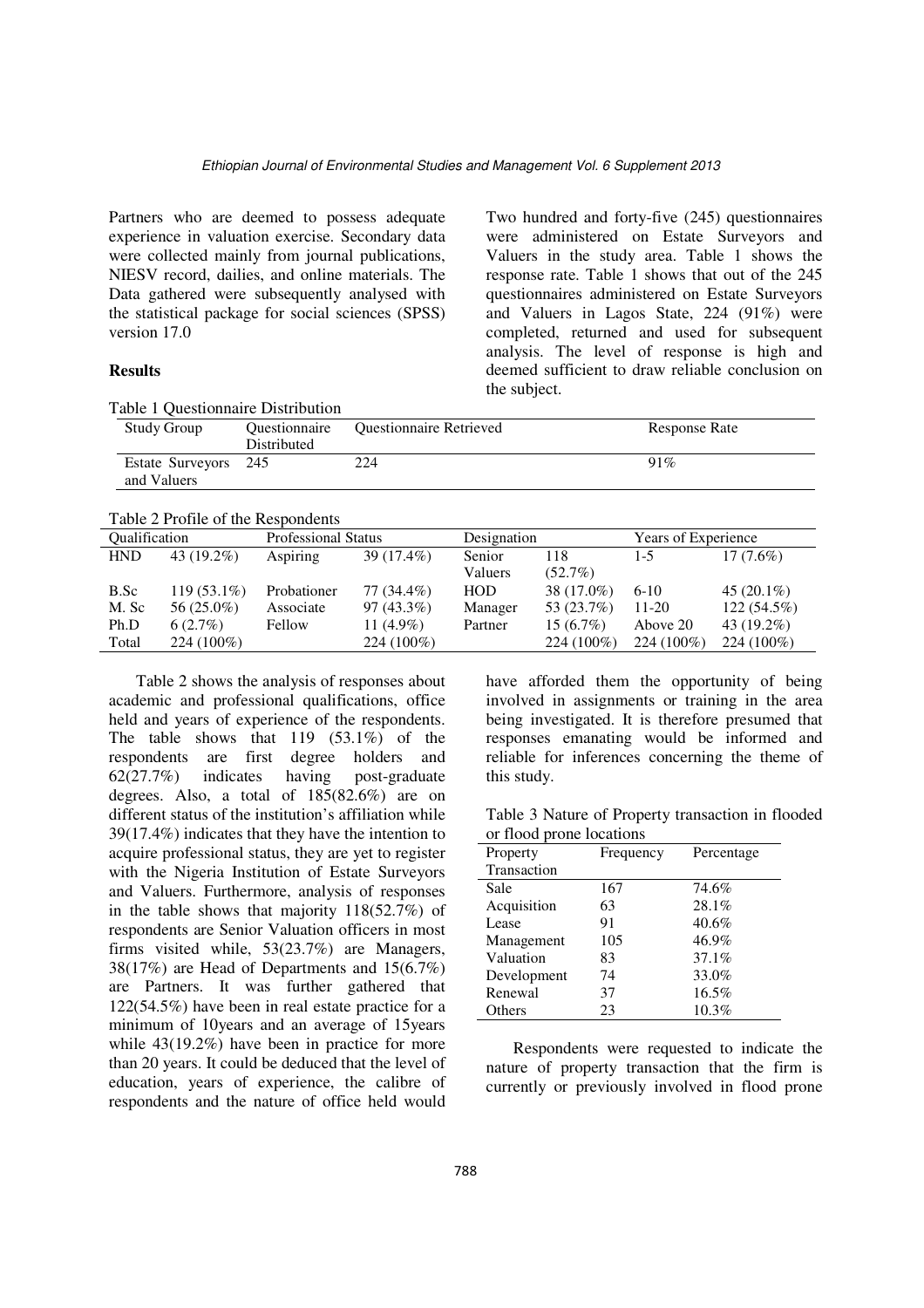areas of Lagos State. Analysis of responses shows that the leading transaction is sales with 167(74.6%) favourable responses. This is followed by Management with 105(46.9%) and Lease 91(40.6%). Moreover 83(37.1%), 74(33.0%), 63(28.1%) and 37(16.5%) indicates involvement in valuation, development, acquisition and renewal transactions respectively. On making further enquiry those that indicate involvement in other transactions identified such transactions as site/property identification, mapping, title registration and rating. It is important to note that responses are multiple

choices and indicate involvement of respondent's firm in more than one transaction.

# *Perception of Flood Incidence/Impact on Subject of Transaction*

Respondents were requested to indicate their perception of flood incidence and actual flooding on their respective subject of transaction in flood prone areas of the state. Perception of incidences are scaled against the following indices; very high, high, low, very low while perception on actual impacts are measured as very significant, significant, less significant, not significant.

Table 4 Respondents' Opinion of Flood Incidence/Impact on Subject of Transaction

| Perception<br>οf | Highly       | Significant  | Less         | Not Significant |
|------------------|--------------|--------------|--------------|-----------------|
| incidence/impact | Significant  |              | Significant  |                 |
| Very High        | $71(31.6\%)$ | $72(32.1\%)$ | $43(19.2\%)$ | $38(16.9\%)$    |
| High             | 59(26.3%)    | 77(34.4%)    | $42(18.6\%)$ | $46(20.5\%)$    |
| Low              | 55(24.6%)    | $46(20.5\%)$ | 58(25.9%)    | $65(29.0\%)$    |
| Very low         | 39(17.4%)    | $29(12.9\%)$ | $81(36.2\%)$ | 75(33.5%)       |
| Total            | 224          | 224          | 224          | 224             |

The analysis of responses in Table 4 reveals a bimodal trend between very high (31.6%) to high (32.1%) perception of incidence and low to very low perception of incidence where impact assessment also record major counts from less significant (36.2%) to insignificant (33.5%) for the respective perception of incidence. By implication, regardless of the nature of transaction on the subject property, estate surveyors show consciousness of the level of exposure of a flood prone property to flood risk by reason of location. This trend however merely indicates the perception of the vulnerability of a property by the respondents though it is yet not clear how this is considered or provided for in the actual valuation of affected property.

Table 5 Causes of Flooding in Lagos State

| Cause of Flooding                       | No of Respondents | Percentage |
|-----------------------------------------|-------------------|------------|
| Rainfall                                | 224               | $100\%$    |
| Release of excess water from dams       | 198               | 88.39%     |
| Ocean Surge                             | 105               | 46.88%     |
| Encroachment of floodplains             | 179               | 79.91%     |
| River overflow                          | 167               | 74.55%     |
| Lack of proper channelization           | 201               | 89.73%     |
| Blockage of canal and drainages         | 216               | 96.43%     |
| Construction and reconstruction         | 135               | 60.27%     |
| Terrain                                 | 79                | 35.27%     |
| Land reclamation                        | 123               | 54.91%     |
| Violation of planning regulations       | 156               | 69.64%     |
| Illegal structures on drainage channels | 132               | 58.83%     |
| Collapse of bridges                     |                   | $3.13\%$   |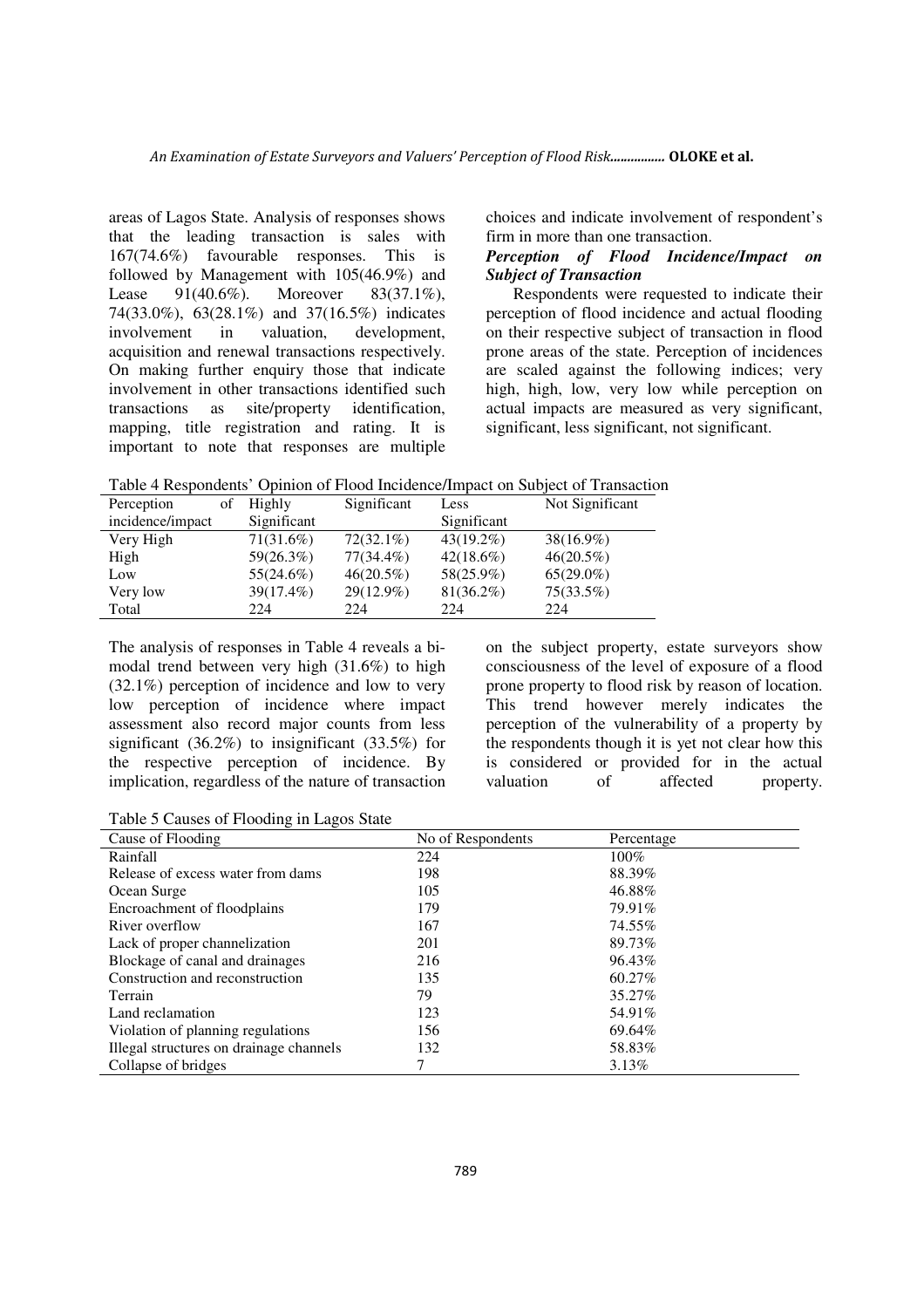The opinions of respondents were also sought concerning the causes of flooding particularly in the affected neighbourhood. Among the major causes identified are rainfall (100%), blockage of canal (96.43%), lack of proper channelization (89.73%), release of excess water from reservoirs (88.39%), encroachment of floodplains (79.91%) and river overflow (74.55%). Other factors include violation of planning regulations (69.64%), construction and reconstruction activities (60.27%), Illegal structures on drainage channels (58.83%), land reclamation (54.91%). ocean surge (46.88%) and terrain which is (35.27%). It would be inferred that all the respondents are of the opinion that rainfall is a leading and major cause in most areas affected by flooding. Other leading causes points towards obstructed and inadequate drainage system, encroachment and violations of physical planning as well as excess water from reservoir or river overflow.

## *Approach to flood risk assessment in property valuation*

Examining the current valuation approach to assessing the value of flood risk/impacted properties, respondents were requested to indicate whether the conventional valuation methods often engaged adequately assess flood risk/impact on residential properties by taking into consideration the sources of flood risk identifiable in a neighbourhood, the level of infrastructure and physical development, the quality and level of exposure of the subject property. In this manner, three key inputs wherein flood risk could be embedded are examined. These are location discount, depreciation factor and capitalization rates. Table 6 below presents the opinions. It is important to state that information provided by those that indicated current or previous involvement in valuation exercise of the class of property under investigation was used.

|  |  | Table 6 Opinions on flood risk/impact assessment in conventional valuation |  |
|--|--|----------------------------------------------------------------------------|--|
|  |  |                                                                            |  |

| Vital valuation variables | Source $(s)$ of | Level of    | Construction | Level of exposure |
|---------------------------|-----------------|-------------|--------------|-------------------|
|                           | flooding        | development | quality      |                   |
| Location discount         |                 | 38          |              |                   |
| Depreciation factor       |                 |             |              | 10                |
| Capitalization rate       |                 | 31          |              |                   |
| Total                     | 1(13%)          | 69(83%)     | 81(98%)      | 24(29%)           |

Table 6 above attempts to decompose key inputs in conventional valuation techniques under which flood risk assessment could be embedded, summarized or reflected. Thus, with conventional valuation methods, responses reveal that just 13% and 24% have been giving consideration to sources of flooding and level of exposure of the subject property while 83% and 98% have been giving consideration to the level of neighbourhood development and quality of subject property. By implication, it is evident that whether expressly or impliedly, flood risk/flood impact is oftentimes subsumed in key valuation variables, i.e. location discount, depreciating factor or capitalization rates though the adequacy of such practice is not yet verified. It could be further observed that each valuation variables

either leaves out or did not adequately consider an input of flood risk assessment as shown in Table 6. This indicates that the different conventional approaches to residential property valuation end up using indices that are not representative of flood risk and impact assessment.

### **Discussion**

Respondents' perception of the frequency of occurrence and degree of flood impact on property have been examined and presented in Table 4. The table reveals amongst other things that valuation experts are of the opinion that there are differential impacts on property value. It further shows that while flood incidence may be perceived high with high impact in a particular location, the incidence might still be perceived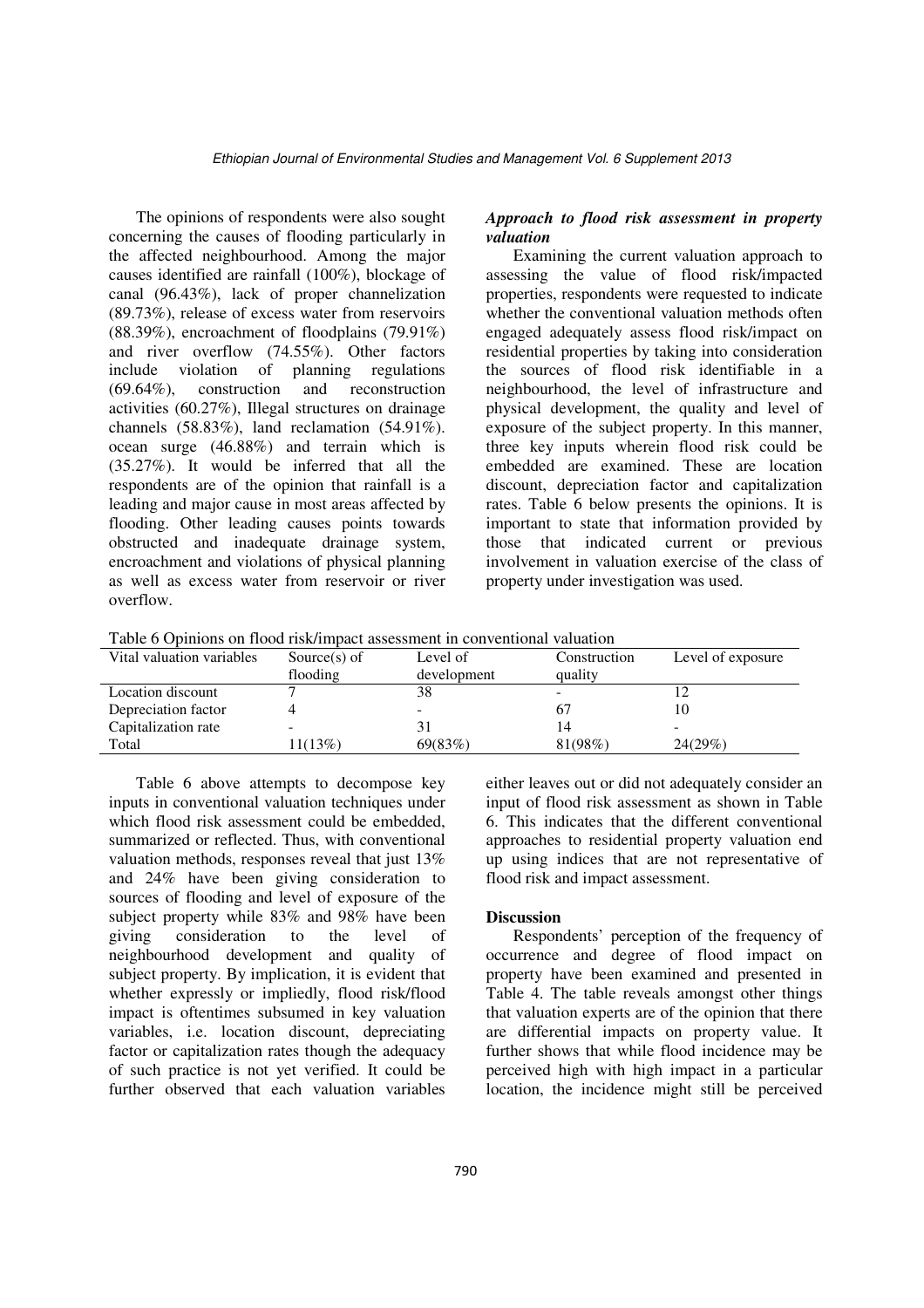high but with low impact in another location. For instance, incidence of flooding is perceived high for locations such as lekki and Ajegunle along Ikorodu road, though, the degree of loss arising thereof from both locations could be enormous, yet, the overall impact on property value in the two property sub-markets differ and this is attributed to the level of infrastructure and economic development of the two neighbourhoods. Consequently, respondents estate surveyors and valuers are of the opinion that despite the current spate of incidence of flooding in Lagos State, losses such as building failure, prolong void and huge cost of cleaning and reinstatement arising could be significantly isolated in flood prone developed neighbourhoods but pronounced in floodplain areas without less infrastructure development. Respondent estate surveyors and valuers are of the opinion that the overall property market will not fall as a direct result of flooding.

Table 5 shows the leading causes of flooding in the affected neighbourhoods in Lagos State. Among the major causes identified are rainfall (100%), blockage of canal (96.43%), lack of proper channelization (89.73%), release of excess water from reservoirs (88.39%), encroachment of floodplains (79.91%) and river overflow (74.55%). Other factors include violation of planning regulations (69.64%), construction and reconstruction activities (60.27%), Illegal structures on drainage channels (58.83%), land reclamation (54.91%). ocean surge (46.88%) and terrain which is (35.27%). From the above, it would be discovered that the causes can be divided into natural and human induced. The natural which is mainly rainfall and ocean surge had been a perennial source of flooding though it is increasing in intensity. The human induced include obstructed and inadequate drainage system, construction activities, encroachment and violations of physical planning as well as the release of excess water from reservoir or river overflow. Identifying and mapping of these sources in any flood prone neighbourhood is important to determine its resilience in the event of flooding and consequently the extent of

damage inflicted on properties in the neighbourhood.

Meanwhile, in order to understand the relationship among flooding, neighbourhood vulnerability and property value as well as how losses arising from inundation influence opinion of value, key inputs in valuation methods were examined. In Table 6, three key inputs commonly used in conventional valuation methods, that is the location discount derived from adjusting comparables, the depreciation factors obtain from the state of the property and the capitalization factor, a market determined index are examined to show how adequately they considered flood risk variables. Although, respondents admits that vulnerability of neighbourhood and properties differs as sources of flooding and level of infrastructure and physical development also vary, table 6 shows that key valuation approaches may have ignored or inadequately consider flood risk assessment variables. This thus implied that the different opinion of value under these circumstances are deficient in the areas of flood risk and impact assessment and as thus may not be representative of actual open market value of the property affected.

## **Conclusion and Recommendations**

The study examined the perception valuation experts on the impacts of flood risk on property value in Lagos State. This study is necessitated by the rising incidence of flooding and severity of damages to property sending shivers down the spine of property owners/investors. The opinion of valuation experts are needed to allay the fears of investors in the property market by providing reliable advice on property value that adequately assess and incorporate flood risk associated with flood prone properties. As deduced from various studies reviewed as well as the result of analysis of both the questionnaire and interview, the rising trend of flood incidence and damage on property could not be denied. From the respondents' perspective, most cases of severe flood damages are largely isolated to cause major disruption in the overall property market value. Regardless of isolation of cases, the study shows that the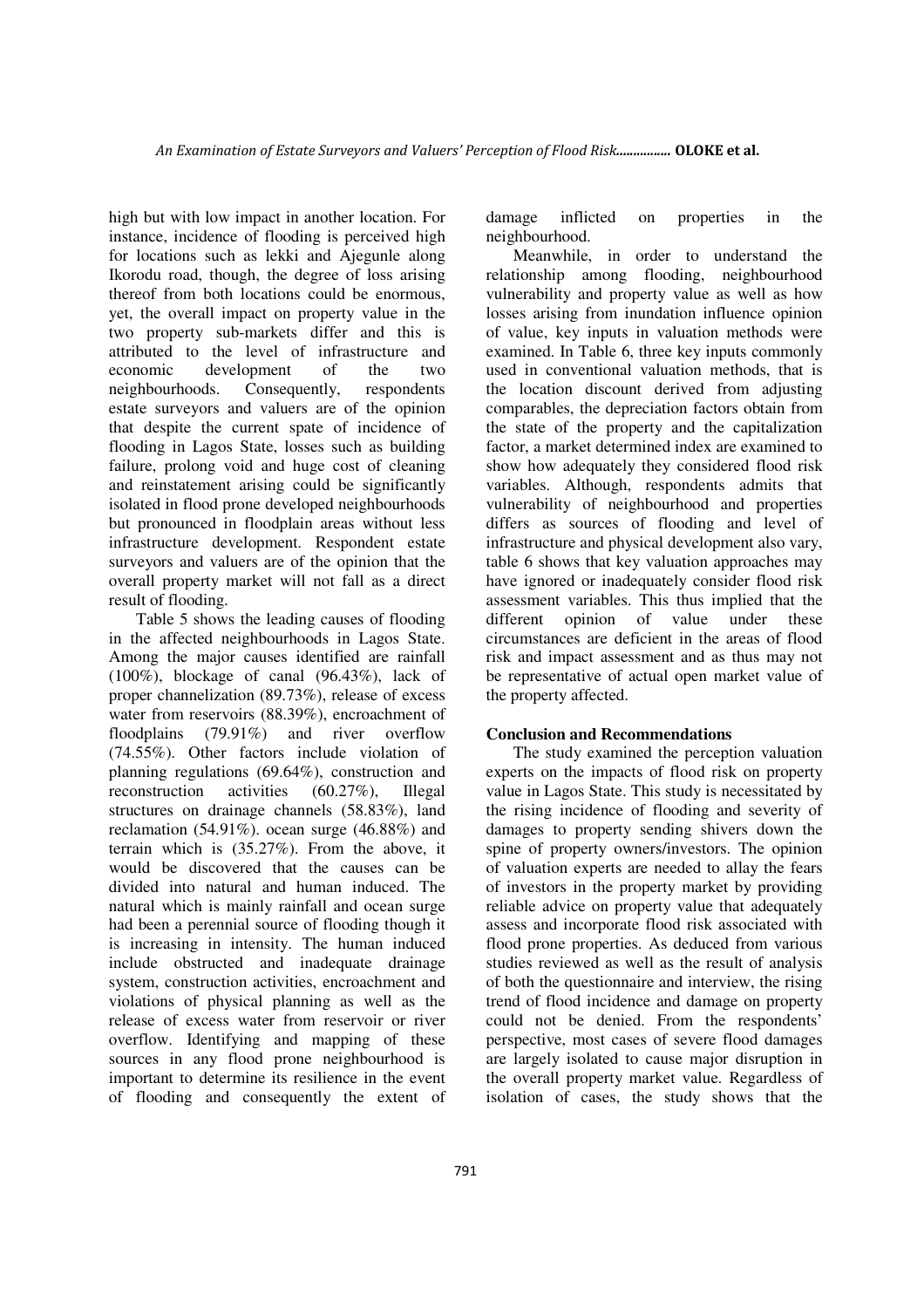sources of flood risk and level of neighbourhood development plays important role in forming opinion on flood prone residential properties. It is therefore suggested that the different sources of inundation peculiar to different flood prone neighbourhood are identified and the vulnerability mapped out. This would help to ascertain the degree of vulnerability, one of the variables in flood risk assessment and give the general public a better idea of the impact of flood risk on property value in Lagos State.

In addition, in the valuation of flood impacted property, the cost of damages and losses caused by flooding cannot be overlooked as these directly varies with the rising incidence and severity of flooding. Hence, it is suggested that current valuation methodologies be reviewed to make provision for harmonised and simplified process of flood risk analysis in the valuation of flood prone property. It is therefore recommended that the Nigeria Institution of Estate Surveyors and Valuers (NIESV) in conjunction with the Estate Surveyors and Valuers Registration Board of Nigeria (ESVARBON) and academic arm of the profession collaborate with researchers in the field across the globe to undertake the task and deliver a refined, simplified and harmonised approach to flood risk analysis and assessment in property valuation.

### **References**

Aderogba K. A. (2012), Global Warming and Challenges of Floods in Lagos Metropolis, *Nigeria Academic Research International Vol 2 No. 1* 

Aderogba K. A. (2012), Qualitative Studies of Recent Floods and Sustainable Growth and Development of Cities and Towns in Nigeria. *International Journal of Academic Research in Economics and Management Sciences June 2012, Vol. 1, No. 3*

Ayida-Otobo, A. (2009), The state of Lagos Housing Market Published by Roland Igbinoba Real Foundation for Housing and Urban Development (RIRFHUD)

Akanni, O. and Bilesanmi, L. (2011), Flood: Lagos residents forced to relocate: Drowning teenager rescued" in *Vanguard: Towards a Better Life for the People.* Lagos: Vanguard Media Limited. (Friday, July10), p. 20.

Akinyemi, T. (1990), Stemming the Tide of Lagos Floods, in: The Guardian, Friday, July 20, pp: 7

Askew, A. J. (1999), Water in the International Decade for Natural Disaster Reduction. In Leavesley *et al*. (Eds.), *Destructive Water: Watercaused Natural Disaster, their Abatement and Control.* IAHS Publication No. 239.

ActionAid International (2006), "Climate change, urban flooding and the rights of the urban poor in Africa: Key findings from six African cities". (Available on

http://www.actionaid.org/docs/urban%20flooding %20africa%20report.pdf

Bamidele, O. (2009), Need for Fed Govt presence in state capitals: A case study of Lagos Megacity development. An Article in The Nation Published on 01-06-2009 in the Category of Building and Properties. Retrieved from http://www.thenationonlineng.net/archive2/tblnew s Detail.php?id=74165

BNRCC (2008), "Building Nigeria's Response to Climate Change" An Article in the Guardian of Monday,  $18<sup>th</sup>$  July,  $2011$ 

Dlugolecki, A. Clark, K.M., Knecht, F., McCaulay, D., Palutikof, J.P., and Yambi, W. (1996), "Financial Services." *Chapter 17 in Intergovernmental Panel on Climate Change (IPCC). Working Group II, Climate Change 1995: Impacts, Adaptations and Mitigation of Climate Change: Scientific and Technical Analyses*, Cambridge University Press, pp. 539- 560.

Edward-Adebiyi, R. (1997), The Story of Ogunpa, in: The Guardian, Saturday, May 17

Etuonovbe A. K. (2011). The Devastating Effect of Flooding in Nigeria. A Paper Presented at the FIG Working Week 2011 Bridging the Gap between Cultures Marrakech, Morocco, 18-22 May 2011

Few, R., Ahern, M., Matthies, F., and Kovats, S. (2004), "Floods, Health and Climate Change: A Strategic Review". Working Paper No. 63. Tyndall Centre for Climate Change Research.